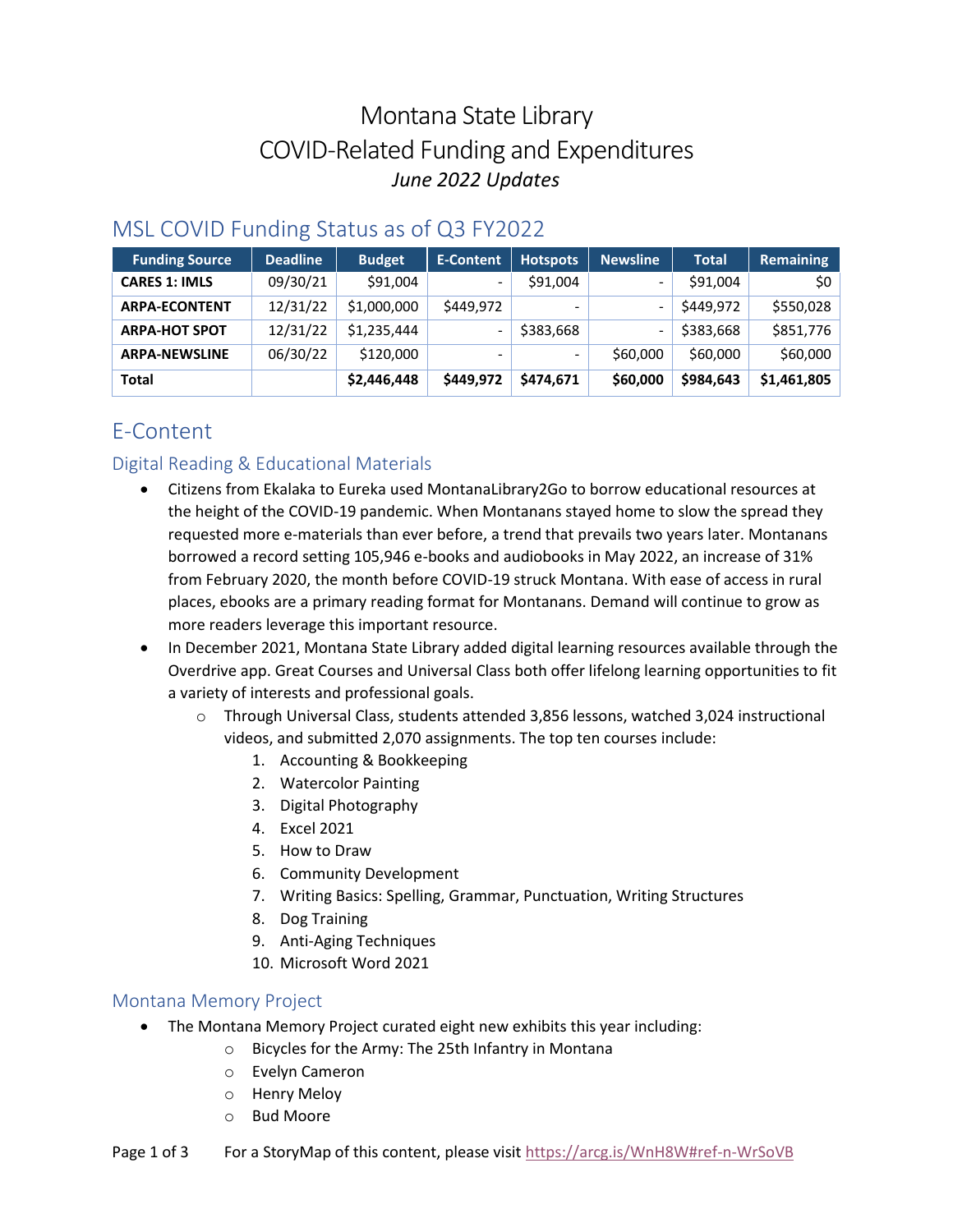- o Construction of the Montana State Capitol Building
- o Glacier National Park
- o Yellowstone National Park
- o 1972 Montana Constitutional Convention
- Through ARPA funds, Bear Paw Development and Candy Zion will continue an oral history project that examines the personal experiences, livelihoods, ancestry, and history of Metis in Montana. This project expands upon an earlier oral history focusing on the Central Montana Metis. In the latest project, many of the interviewees are descendants of the people that formed the Rocky Boy's Indian Reservation in Montana. Both projects tell the story of the Metis in their own words.

| <b>Montana History Foundation</b><br><b>ARPA Funded Projects</b> | Project                           | <b>City</b>        | <b>County</b> | <b>Amount</b> |
|------------------------------------------------------------------|-----------------------------------|--------------------|---------------|---------------|
|                                                                  | The Metis of the Hi-Line Oral     |                    |               |               |
| Bear Paw Development Corp.                                       | History Project (Working Title)   | Havre              | Hill          | \$8,400       |
| <b>Helena Civic Television</b>                                   | Last Best Constitution -          |                    |               |               |
|                                                                  | Montana's 1972 Constitutional     |                    |               |               |
|                                                                  | Convention & Constitution: A      |                    |               |               |
|                                                                  | Video History Retrospective.      | Helena             | Lewis & Clark | \$10,000      |
| The Cascade County Historical                                    |                                   |                    |               |               |
| Society/ DBA: The History                                        | Cascade County Historical Society |                    |               |               |
| Museum                                                           | Oral History Program              | <b>Great Falls</b> | Cascade       | \$8,730       |
| Archie Bray Foundation                                           | The Brickyard Podcast Network     |                    |               |               |
|                                                                  | launches a new podcast, Beyond    |                    |               |               |
|                                                                  | the Brickyard, dedicated to the   |                    |               |               |
|                                                                  | history of the historic Bray 71   |                    |               |               |
|                                                                  | years in and going forward.       | Helena             | Lewis & Clark | \$10,000      |
| Montana Association of State                                     | History of Montana's State        |                    |               |               |
| <b>Grazing Districts</b>                                         | <b>Grazing Districts</b>          | Helena             | Lewis & Clark | \$10,000      |
| Missoula Legion Hellgate Post                                    | Missoula Mavericks oral history   |                    |               |               |
| No. 27 Baseball Program                                          | project                           | Missoula           | Missoula      | \$2,000       |
| Montana Museum of Art and                                        | Pattee Canyon Ladies Salon Oral   |                    |               |               |
| Culture                                                          | <b>History Project</b>            | Missoula           | Missoula      | \$6,000       |
| O'Fallon Historical Museum                                       | Humans of Fallon County Oral      |                    |               |               |
|                                                                  | <b>History Project</b>            | Baker              | Fallon        | \$3,347       |

• A complete list of ARPA funded MMP projects is as follows:

| <b>Montana State Library ARPA</b><br><b>Funded Projects</b>      | <b>Project</b>                                                                                           | City               | <b>County</b> | <b>Amount</b> |
|------------------------------------------------------------------|----------------------------------------------------------------------------------------------------------|--------------------|---------------|---------------|
| <b>Winifred Museum</b>                                           | <b>Winifred Oral Histories 2021</b>                                                                      | Winifred           | Fergus        | \$5,000       |
| Conrad Public Library                                            | <b>Brady Area Local Histories</b>                                                                        | Brady              | Pondera       | \$300         |
| Cascade County Historical<br>Society, DBA: The History<br>Museum | <b>Great Falls Fire Department</b><br>Collection                                                         | <b>Great Falls</b> | Cascade       | \$4,000       |
| Montana State University<br><b>Billings Library</b>              | <b>MSUB City College General</b><br>Catalogs                                                             | <b>Billings</b>    | Yellowstone   | \$1,800       |
| <b>Yellowstone National Park</b><br>Heritage and Research Center | <b>Yellowstone National Park Oral</b><br>Histories (existing) / Yellowstone<br>National Park Films (new) | Gardiner           | Park          | \$5,000       |